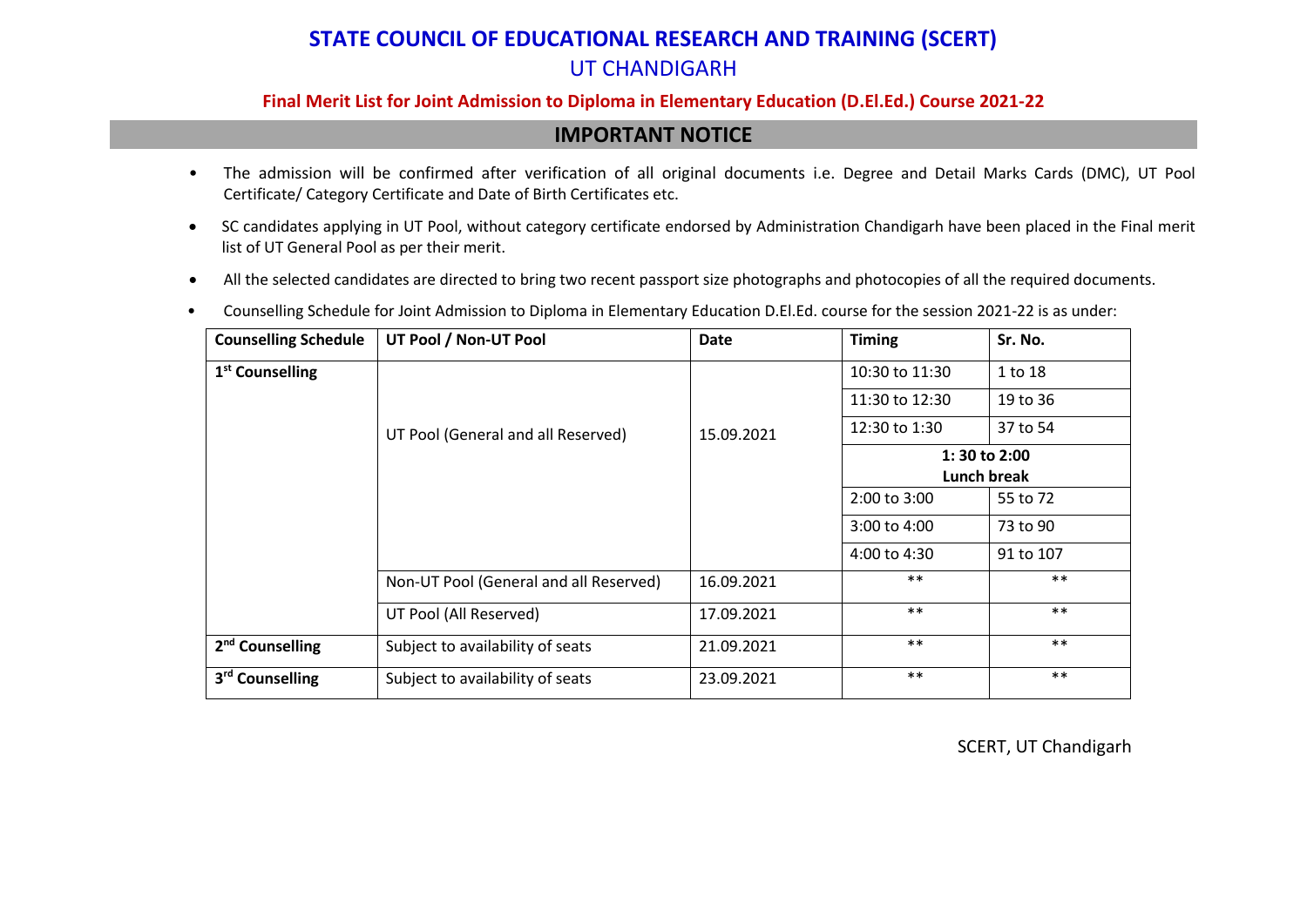| SNO                     | Form No | Name<br>Student's       | Father's Name                          | Gender | <b>BOO</b> | pool    | Category | 르.<br>Marks obtained<br>Graduation | Maximum Marks | %Age  | NSS weightage | weightage<br>after<br>৯ং | ž<br>ē<br>$\overline{1}$<br><b>S</b> | Ě<br>歰<br>Category | <b>larks</b><br>Rem                                                        |
|-------------------------|---------|-------------------------|----------------------------------------|--------|------------|---------|----------|------------------------------------|---------------|-------|---------------|--------------------------|--------------------------------------|--------------------|----------------------------------------------------------------------------|
| $\mathbf{1}$            | A00219  | <b>GURJEET KAUR</b>     | <b>NIRMAIL SINGH</b>                   | F.     | 2/10/1998  | UT POOL | General  | 1716                               | 2000          | 85.80 | 2.00          | 87.80                    | 1                                    | $\ast\ast$         | $**$                                                                       |
| $\overline{2}$          | A00142  | <b>SRISHTY TRIPATHI</b> | SACHCHIDANAND<br><b>TRIPATHI</b>       | F.     | 13/01/1998 | UT POOL | General  | 1646                               | 2000          | 82.30 | 0.00          | 82.30                    | 2                                    | **                 | **                                                                         |
| 3                       | A00049  | SHIVANGI SHARMA         | <b>ASHWANI KUMAR</b>                   | F      | 1/7/2000   | UT POOL | General  | 1947                               | 2400          | 81.13 | 0.00          | 81.13                    | $\overline{\mathbf{3}}$              | $\ast\ast$         | $\ast\ast$                                                                 |
| $\overline{a}$          | A00026  | <b>RIA SATPATI</b>      | <b>DIBYENDU SATPATI</b>                | F      | 23/03/1999 | UT POOL | Defence  | 2851                               | 3700          | 77.05 | 3.00          | 80.05                    | $\overline{a}$                       | 1                  | **                                                                         |
| 5                       | A00148  | <b>PRABHPREET KAUR</b>  | <b>TEJINDER SINGH</b>                  | F.     | 14/10/1998 | UT POOL | General  | 1921                               | 2400          | 80.04 | 0.00          | 80.04                    | 5                                    | **                 | **                                                                         |
| 6                       | A00112  | <b>HARPREET KAUR</b>    | <b>SUKHVIR SINGH</b>                   | F      | 21/04/2001 | UT POOL | General  | 1848                               | 2400          | 77.00 | 2.00          | 79.00                    | 6                                    | $***$              | $\ast\ast$                                                                 |
| $\overline{\mathbf{z}}$ | A00151  | <b>NEETU KUMARI</b>     | <b>PREMPAL</b>                         | F      | 1/11/2002  | UT POOL | General  | 1877                               | 2400          | 78.21 | 0.00          | 78.21                    | $\overline{7}$                       | **                 | $**$                                                                       |
| 8                       | A00010  | ANITA                   | <b>CHANDER SAIN</b>                    | F      | 9/3/1995   | UT POOL | General  | 1825                               | 2400          | 76.04 | 2.00          | 78.04                    | 8                                    | $**$               | **                                                                         |
| 9                       | A00024  | <b>RIMA SATPATI</b>     | <b>DIBYENDU SATPATI</b>                | F.     | 12/12/1995 | UT POOL | Defence  | 1546                               | 2000          | 77.30 | 0.00          | 77.30                    | 9                                    | 2                  | $\ast\ast$                                                                 |
| 10                      | A00149  | AASTHA                  | <b>RAJESH KUMAR</b>                    | F.     | 11/7/2000  | UT POOL | General  | 1534                               | 2000          | 76.70 | 0.00          | 76.70                    | 10                                   | **                 | **                                                                         |
| 11                      | A00226  | <b>SARIKA</b>           | <b>MOTI LAL</b>                        | F      | 11/9/1999  | UT POOL | General  | 1791                               | 2400          | 74.63 | 2.00          | 76.63                    | 11                                   | **                 | Subject to submission of UT Pool certificate on the<br>date of counselling |
| 12                      | A00085  | <b>BHAVANA SHARMA</b>   | <b>AMRIT SHARMA</b>                    | F.     | 6/12/1998  | UT POOL | General  | 1831                               | 2400          | 76.29 | 0.00          | 76.29                    | 12                                   | **                 | $\ast\ast$                                                                 |
| 13                      | A00162  | <b>BHAVYA KHANNA</b>    | <b>BHARAT BHUSHAN</b><br><b>KHANNA</b> | F      | 26/12/2000 | UT POOL | General  | 2821                               | 3700          | 76.24 | 0.00          | 76.24                    | 13                                   | **                 | **                                                                         |
| 14                      | A00213  | SHRISTHI JOSHI          | <b>BHAGWATI PARSAD JOSHI</b>           | F      | 2/7/2001   | UT POOL | General  | 1508                               | 2000          | 75.40 | 0.00          | 75.40                    | 14                                   | **                 | $**$                                                                       |
| 15                      | A00214  | CHANDANI                | <b>MOHD SABRI</b>                      | F      | 29/06/2000 | UT POOL | General  | 1505                               | 2000          | 75.25 | 0.00          | 75.25                    | 15                                   | $**$               | **                                                                         |
| 16                      | A00160  | <b>MANDEEP KAUR</b>     | <b>BAL KRISHAN</b>                     | F.     | 4/8/2001   | UT POOL | General  | 1780                               | 2400          | 74.17 | 0.00          | 74.17                    | 16                                   | $**$               | $\ast\ast$                                                                 |
| 17                      | A00107  | SUDARSHANA KUMARI       | <b>RAJINDER KUMAR</b>                  | F.     | 31/07/2000 | UT POOL | General  | 1480                               | 2000          | 74.00 | 0.00          | 74.00                    | 17                                   | **                 | **                                                                         |
| 18                      | A00063  | PRIYANKA                | <b>NARAYAN SINGH</b>                   | F      | 20/05/1997 | UT POOL | General  | 2701                               | 3700          | 73.00 | 0.00          | 73.00                    | 18                                   | **                 | **                                                                         |
| 19                      | A00180  | LUBNA                   | <b>MOHD NAEEM</b>                      | F.     | 25/10/1997 | UT POOL | General  | 2187                               | 3000          | 72.90 | 0.00          | 72.90                    | 19                                   | **                 | **                                                                         |
| 20                      | A00220  | <b>NEHA</b>             | <b>ARJUN</b>                           | F      | 21/09/2000 | UT POOL | General  | 1749                               | 2400          | 72.88 | 0.00          | 72.88                    | 20                                   | **                 | **                                                                         |
| 21                      | A00099  | <b>NEHA</b>             | <b>SURAJ BHAN</b>                      | F      | 28/02/2000 | UT POOL | General  | 1741                               | 2400          | 72.54 | 0.00          | 72.54                    | 21                                   | **                 | $**$                                                                       |
| 22                      | A00039  | <b>TANIA</b>            | <b>JONNY</b>                           | F      | 17/06/1997 | UT POOL | General  | 1740                               | 2400          | 72.50 | 0.00          | 72.50                    | 22                                   | **                 | **                                                                         |
| 23                      | A00055  | <b>ROHIT JAGDEV</b>     | <b>GURDEEP SINGH JAGDEV</b>            | M      | 11/9/2000  | UT POOL | General  | 1689                               | 2350          | 71.87 | 0.00          | 71.87                    | 23                                   | $**$               | $**$                                                                       |
| 24                      | A00187  | <b>SAMA PARVEEN</b>     | <b>ALAMGIR</b>                         | F.     | 5/2/1999   | UT POOL | General  | 1652                               | 2400          | 68.83 | 2.50          | 71.33                    | 24                                   | **                 | $\ast\ast$                                                                 |
| 25                      | A00171  | <b>REETIKA MANKOTIA</b> | <b>SATINDER SINGH</b>                  | F      | 21/06/1999 | UT POOL | General  | 1409                               | 2000          | 70.45 | 0.00          | 70.45                    | 25                                   | **                 | **                                                                         |
| 26                      | A00189  | YASHIKA GOYAL           | <b>DAVINDER GOYAL</b>                  | F.     | 4/3/1997   | UT POOL | General  | 2604                               | 3700          | 70.38 | 0.00          | 70.38                    | 26                                   | **                 | **                                                                         |
| 27                      | A00115  | <b>AMANDEEP KAUR</b>    | <b>AVTAR SINGH</b>                     | F      | 8/1/2000   | UT POOL | General  | 1678                               | 2400          | 69.92 | 0.00          | 69.92                    | 27                                   | **                 | **                                                                         |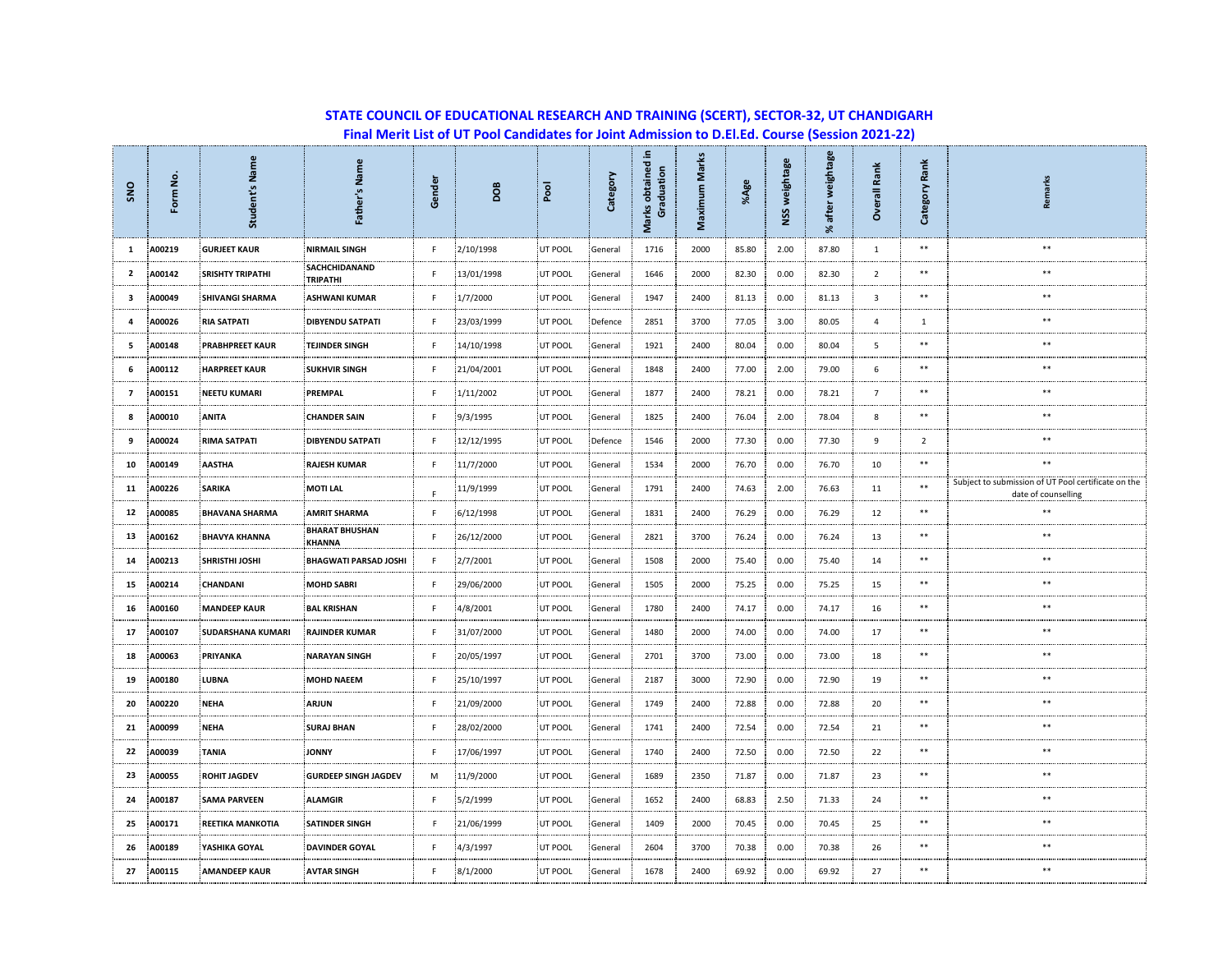| SNO | Form No. | Student's Name         | Father's Name                           | Gender | <b>DOB</b> | <b>Pool</b> | Category | 르.<br>Marks obtained<br>Graduation | Maximum Marks | %Age  | NSS weightage | weightage<br>after<br>ৼ | Rank<br>Overall | Rank<br>Category | Remarks                                                                    |
|-----|----------|------------------------|-----------------------------------------|--------|------------|-------------|----------|------------------------------------|---------------|-------|---------------|-------------------------|-----------------|------------------|----------------------------------------------------------------------------|
| 28  | A00118   | ANJALI                 | <b>RAJESH KUMAR</b>                     | F.     | 20/08/1999 | UT POOL     | General  | 2571                               | 3700          | 69.49 | 0.00          | 69.49                   | 28              | $\ast\ast$       | **                                                                         |
| 29  | A00041   | <b>NARINDER SHARMA</b> | PARVEEN KUMAR SHARMA                    | M      | 22/11/2000 | UT POOL     | General  | 1601                               | 2400          | 66.71 | 2.50          | 69.21                   | 29              | $**$             | $\ast\ast$                                                                 |
| 30  | A00104   | SANJEETA KUMARI        | <b>MAHANT RAJ</b>                       | F.     | 24/09/1999 | UT POOL     | General  | 2351                               | 3400          | 69.15 | 0.00          | 69.15                   | 30              | $**$             | $\ast\ast$                                                                 |
| 31  | A00028   | <b>UPNEET KAUR</b>     | <b>RUPINDER SINGH</b>                   | F.     | 10/11/2000 | UT POOL     | General  | 2477                               | 3700          | 66.95 | 2.00          | 68.95                   | 31              | **               | **                                                                         |
| 32  | A00161   | <b>KAMALPREET KAUR</b> | <b>JASBIR SINGH</b>                     | E      | 3/9/2000   | UT POOL     | General  | 1606                               | 2400          | 66.92 | 2.00          | 68.92                   | 32              | **               | Subject to submission of UT Pool certificate on the<br>date of counselling |
| 33  | A00014   | <b>KOMAL SHARMA</b>    | <b>NARINDER KUMAR</b>                   | F.     | 20/06/1999 | UT POOL     | General  | 1651                               | 2400          | 68.79 | 0.00          | 68.79                   | 33              | **               | $**$                                                                       |
| 34  | A00177   | AAKANKSHA              | <b>RAKESH KUMAR</b>                     | F.     | 12/6/1999  | UT POOL     | SC       | 1332                               | 2000          | 66.60 | 2.00          | 68.60                   | 34              | $\mathbf{1}$     | **                                                                         |
| 35  | A00167   | <b>KAJAL</b>           | <b>MOHINDER THAKUR</b>                  | F      | 11/8/2000  | UT POOL     | General  | 1635                               | 2400          | 68.13 | 0.00          | 68.13                   | 35              | $\ast\ast$       | $\ast\ast$                                                                 |
| 36  | A00111   | <b>DEVIKA KHATRI</b>   | <b>PREM SINGH KHATRI</b>                | F.     | 25/09/1996 | UT POOL     | General  | 1585                               | 2400          | 66.04 | 2.00          | 68.04                   | 36              | **               | **                                                                         |
| 37  | A00229   | <b>AYUSHI SHUKLA</b>   | <b>JP SHUKLA</b>                        | F      | 5/1/1997   | UT POOL     | General  | 1570                               | 2400          | 65.42 | 2.50          | 67.92                   | 37              | $\ast\ast$       | $\ast\ast$                                                                 |
| 38  | A00132   | <b>NAVNEET</b>         | <b>JASWANT SINGH</b>                    | F.     | 15/08/1997 | UT POOL     | General  | 1582                               | 2400          | 65.92 | 2.00          | 67.92                   | 38              | $\ast\ast$       | $\ast\ast$                                                                 |
| 39  | A00106   | <b>ITOYL</b>           | <b>KESO RAM</b>                         | F      | 14/12/1999 | UT POOL     | General  | 1581                               | 2400          | 65.88 | 2.00          | 67.88                   | 39              | **               | **                                                                         |
| 40  | A00082   | <b>TANNU</b>           | <b>NARENDER SINGH</b><br><b>CHAUHAN</b> | F.     | 7/5/1999   | UT POOL     | General  | 1628                               | 2400          | 67.83 | 0.00          | 67.83                   | 40              | **               | $**$                                                                       |
| 41  | A00232   | <b>JASMINE KAUR</b>    | <b>HARPAL SINGH</b>                     | F.     | 10/7/1999  | UT POOL     | General  | 1625                               | 2400          | 67.71 | 0.00          | 67.71                   | 41              | **               | $**$                                                                       |
| 42  | A00034   | SONIA                  | <b>RAVINDER PRASAD</b>                  | F.     | 23/03/2001 | UT POOL     | General  | 1624                               | 2400          | 67.67 | 0.00          | 67.67                   | 42              | **               | **                                                                         |
| 43  | A00017   | <b>MANSI RAO</b>       | SATISH KUMAR YADAV                      | F      | 16/08/2000 | UT POOL     | General  | 1571                               | 2400          | 65.46 | 2.00          | 67.46                   | 43              | **               | **                                                                         |
| 44  | A00223   | <b>SABITA</b>          | <b>KRISHNA</b>                          | E      | 5/8/1996   | UT POOL     | General  | 1571                               | 2400          | 65.46 | 2.00          | 67.46                   | 44              | $***$            | Subject to submission of UT Pool certificate on the<br>date of counselling |
| 45  | A00035   | <b>ANU BALA</b>        | <b>SUBHASH CHAND</b>                    | F.     | 16/02/2001 | UT POOL     | SC       | 1614                               | 2400          | 67.25 | 0.00          | 67.25                   | 45              | $\overline{2}$   | $**$                                                                       |
| 46  | A00159   | <b>SHREYA</b>          | PAWAN                                   | F.     | 5/8/1999   | UT POOL     | General  | 1607                               | 2400          | 66.96 | 0.00          | 66.96                   | 46              | **               | **                                                                         |
| 47  | A00042   | <b>PINKY</b>           | <b>MAHESH CHAND YADAV</b>               | F      | 30/09/1997 | UT POOL     | General  | 1607                               | 2400          | 66.96 | 0.00          | 66.96                   | 47              | $\ast\ast$       | **                                                                         |
| 48  | A00102   | KAJAL                  | <b>KRISHAN CHANDER</b>                  | F      | 18/11/2000 | UT POOL     | General  | 1602                               | 2400          | 66.75 | 0.00          | 66.75                   | 48              | $***$            | Subject to submission of UT Pool certificate on the<br>date of counselling |
| 49  | A00221   | <b>MUNNI KUMARI</b>    | <b>KALESHWAR</b>                        | F.     | 25/03/2001 | UT POOL     | General  | 1593                               | 2400          | 66.38 | 0.00          | 66.38                   | 49              | $\ast\ast$       | $\ast\ast$                                                                 |
| 50  | A00184   | <b>GAZALA</b>          | <b>MOHD UMAR</b>                        | F      | 30/06/2000 | UT POOL     | General  | 1592                               | 2400          | 66.33 | 0.00          | 66.33                   | 50              | **               | **                                                                         |
| 51  | A00156   | <b>ASHISH</b>          | RAJU                                    | M      | 22/11/1999 | UT POOL     | SC       | 1588                               | 2400          | 66.17 | 0.00          | 66.17                   | 51              | 3                | **                                                                         |
| 52  | A00037   | RIDHIMA                | <b>JONI</b>                             | F.     | 7/12/1995  | UT POOL     | General  | 1577                               | 2400          | 65.71 | 0.00          | 65.71                   | 52              | **               | $\ast\ast$                                                                 |
| 53  | A00070   | <b>MISHA</b>           | <b>SANJEEV KUMAR</b>                    | F.     | 10/9/1999  | UT POOL     | 'SC      | 2429                               | 3700          | 65.65 | 0.00          | 65.65                   | 53              | 4                | $**$                                                                       |
| 54  | A00022   | <b>FIZA KHURANA</b>    | RISHI RAJ KHURANA                       | F.     | 10/3/1999  | UT POOL     | General  | 2427                               | 3700          | 65.59 | 0.00          | 65.59                   | 54              | **               | **                                                                         |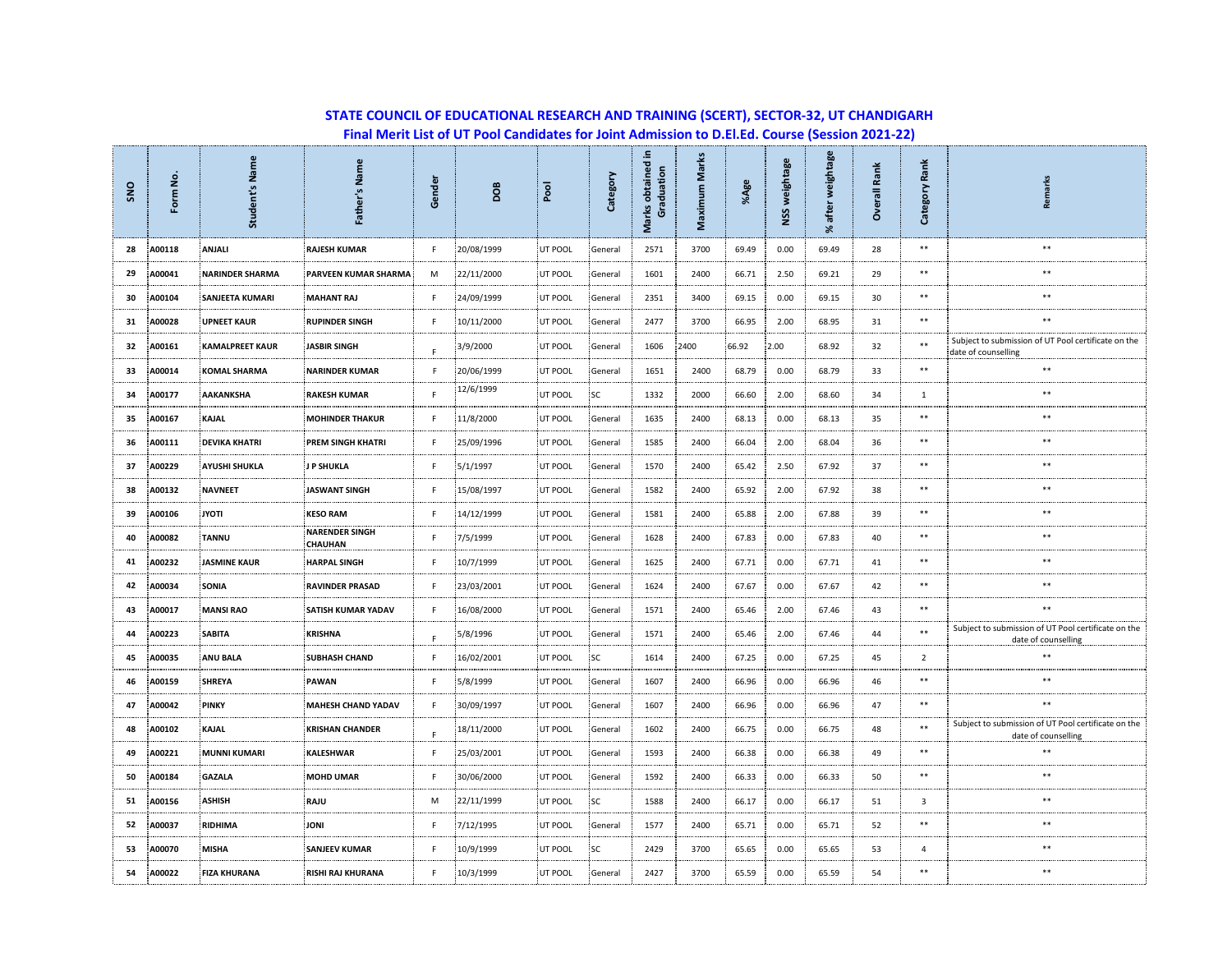| <b>SNO</b> | Form No | Student's Name             | Father's Name                           | Gender | <b>BO</b>  | pool    | Category  | Ξ.<br>Marks obtained<br>Graduation | <b>Marks</b><br>Maximum | %Age  | NSS weightage | weightage<br>after<br>% | Rank<br>Overall | Rank<br>Category | Remarks                                                                    |  |
|------------|---------|----------------------------|-----------------------------------------|--------|------------|---------|-----------|------------------------------------|-------------------------|-------|---------------|-------------------------|-----------------|------------------|----------------------------------------------------------------------------|--|
| 55         | A00152  | <b>ROHANI GROVER</b>       | <b>SATPAL GROVER</b>                    | F      | 29/05/1997 | UT POOL | General   | 1305                               | 2000                    | 65.25 | 0.00          | 65.25                   | 55              | $\ast\ast$       | $\ast\ast$                                                                 |  |
| 56         | A00158  | AKANKSHA                   | <b>SURINDER KUMAR</b>                   | F      | 6/12/2000  | UT POOL | <b>SC</b> | 1562                               | 2400                    | 65.08 | 0.00          | 65.08                   | 56              | 5                | **                                                                         |  |
| 57         | A00212  | <b>GITANJALI</b>           | <b>SUSHIL KUMAR</b>                     | F      | 2/7/1999   | UT POOL | General   | 1561                               | 2400                    | 65.04 | 0.00          | 65.04                   | 57              | **               | **                                                                         |  |
| 58         | A00061  | SHILPA RANDHAWA            | <b>PARVEEN SINGH</b><br>RANDHAWA        | F      | 28/07/1995 | UT POOL | General   | 1561                               | 2400                    | 65.04 | 0.00          | 65.04                   | 58              | **               | **                                                                         |  |
| 59         | A00076  | <b>VIDUSHI SHARMA</b>      | <b>ARUN KUMAR SHARMA</b>                | F.     | 18/03/1998 | UT POOL | General   | 1300                               | 2000                    | 65.00 | 0.00          | 65.00                   | 59              | **               | **                                                                         |  |
| 60         | A00236  | <b>ANITA</b>               | <b>RAKESH YADAV</b>                     | F      | 17/09/1998 | UT POOL | General   | 1540                               | 2400                    | 64.17 | 0.00          | 64.17                   | 60              | **               | **                                                                         |  |
| 61         | A00090  | <b>SUNAINA SHARMA</b>      | <b>KANCHAN SHARMA</b>                   | F      | 19/04/2001 | UT POOL | General   | 1281                               | 2000                    | 64.05 | 0.00          | 64.05                   | 61              | **               | **                                                                         |  |
| 62         | A00097  | POOJA RANI                 | <b>RACHPAL SINGH</b>                    | F      | 25/04/1998 | UT POOL | General   | 1535                               | 2400                    | 63.96 | 0.00          | 63.96                   | 62              | **               | **                                                                         |  |
| 63         | A00012  | HIMANSHU DHIMAN            | <b>MOHAN KUMAR</b>                      | M      | 16/03/2000 | UT POOL | General   | 2363                               | 3700                    | 63.86 | 0.00          | 63.86                   | 63              | **               | $\ast\ast$                                                                 |  |
| 64         | A00060  | <b>AARTI DHIMAN</b>        | <b>BALDEV KUMAR DHIMAN</b>              | F      | 2/11/1995  | UT POOL | General   | 2344                               | 3700                    | 63.35 | 0.00          | 63.35                   | 64              | **               | **                                                                         |  |
| 65         | A00199  | <b>ANJU KUMARI</b>         | <b>SURINDER PAL SINGH</b>               | F      | 10/8/1998  | UT POOL | General   | 2340                               | 3700                    | 63.24 | 0.00          | 63.24                   | 65              | **               |                                                                            |  |
| 66         | A00198  | PRIYANKA                   | <b>VIDYA SINGH</b>                      | F      | 6/9/1999   | UT POOL | General   | 1501                               | 2400                    | 62.54 | 0.00          | 62.54                   | 66              | **               | Subject to submission of UT Pool certificate on the<br>date of counselling |  |
| 67         | A00065  | <b>AKANKSHA RANA</b>       | <b>SHAKTI SINGH</b>                     | F      | 14/01/1999 | UT POOL | General   | 1497                               | 2400                    | 62.38 | 0.00          | 62.38                   | 67              | **               |                                                                            |  |
| 68         | A00117  | <b>KAJAL</b>               | <b>ASHOK KUMAR</b>                      | F      | 20/05/1999 | UT POOL | General   | 1444                               | 2400                    | 60.17 | 2.00          | 62.17                   | 68              | **               | Subject to submission of UT Pool certificate on the<br>date of counselling |  |
| 69         | A00207  | <b>RAJINDER KAUR</b>       | <b>NARINDER SINGH</b>                   | F      | 19/02/2000 | UT POOL | General   | 1491                               | 2400                    | 62.13 | 0.00          | 62.13                   | 69              | **               | $\ast\ast$                                                                 |  |
| 70         | A00108  | POOJA                      | <b>RAJ MANGAL</b>                       | F      | 15/06/1997 | UT POOL | General   | 1440                               | 2400                    | 60.00 | 2.00          | 62.00                   | 70              | $\ast\ast$       | $\ast\ast$                                                                 |  |
| 71         | A00178  | <b>AMAN KUMAR</b>          | <b>RAKESH KUMAR</b>                     | M      | 1/1/1999   | UT POOL | SC        | 1239                               | 2000                    | 61.95 | 0.00          | 61.95                   | 71              | 6                | $\ast\ast$                                                                 |  |
| 72         | A00217  | <b>PULKIT</b>              | <b>SHREE RAM</b>                        | M      | 8/10/2000  | UT POOL | General   | 1484                               | 2400                    | 61.83 | 0.00          | 61.83                   | 72              | **               | **                                                                         |  |
| 73         | A00133  | <b>NEHA KASHYAP</b>        | <b>ASHWINI KUMAR</b>                    | F      | 10/8/1995  | UT POOL | General   | 1483                               | 2400                    | 61.79 | 0.00          | 61.79                   | 73              | **               | **                                                                         |  |
| 74         | A00069  | <b>ANITA</b>               | PREM NATH YADAV                         | F      | 27/06/1999 | UT POOL | General   | 2279                               | 3700                    | 61.59 | 0.00          | 61.59                   | 74              | **               | **                                                                         |  |
| 75         | A00222  | <b>ROHIT KUMAR CHANDLA</b> | <b>SARJIWAN KUMAR</b><br><b>CHANDLA</b> | M      | 10/3/1992  | UT POOL | <b>SC</b> | 1477                               | 2400                    | 61.54 | 0.00          | 61.54                   | 75              | $\overline{7}$   | Subject to submission of UT Pool certificate on the<br>date of counselling |  |
| 76         | A00200  | ANU                        | <b>KARTAR SINGH</b>                     | F      | 9/6/1996   | UT POOL | General   | 1419                               | 2400                    | 59.13 | 2.00          | 61.13                   | 76              | $\ast\ast$       | $\ast\ast$                                                                 |  |
| 77         | A00113  | <b>NAVJOT KAUR</b>         | <b>SEWA SINGH</b>                       | F      | 19/03/1998 | UT POOL | SC        | 1459                               | 2400                    | 60.79 | 0.00          | 60.79                   | 77              | 8                | **                                                                         |  |
| 78         | A00164  | <b>SONIA KUMARI</b>        | <b>VED PARKASH</b>                      | F.     | 16/08/1996 | UT POOL | General   | 1456                               | 2400                    | 60.67 | 0.00          | 60.67                   | 78              | **               | **                                                                         |  |
| 79         | A00235  | <b>PREETI THAKUR</b>       | LATE SH. LALIT THAKUR                   | F      | 19/08/1987 | UT POOL | General   | 724                                | 1200                    | 60.33 | 0.00          | 60.33                   | 79              | **               | Subject to submission of UT Pool certificate on the<br>date of counselling |  |
| 80         | A00048  | <b>NISHA</b>               | <b>SHAM LAL</b>                         | F      | 5/7/1999   | UT POOL | SC        | 1444                               | 2400                    | 60.17 | 0.00          | 60.17                   | 80              | 9                | Subject to submission of UT Pool certificate on the<br>date of counselling |  |
| 81         | A00050  | <b>RISHAV SHARMA</b>       | <b>JANG BAHADUR SHARMA</b>              | M      | 20/12/1998 | UT POOL | General   | 1203                               | 2000                    | 60.15 | 0.00          | 60.15                   | 81              | **               | **                                                                         |  |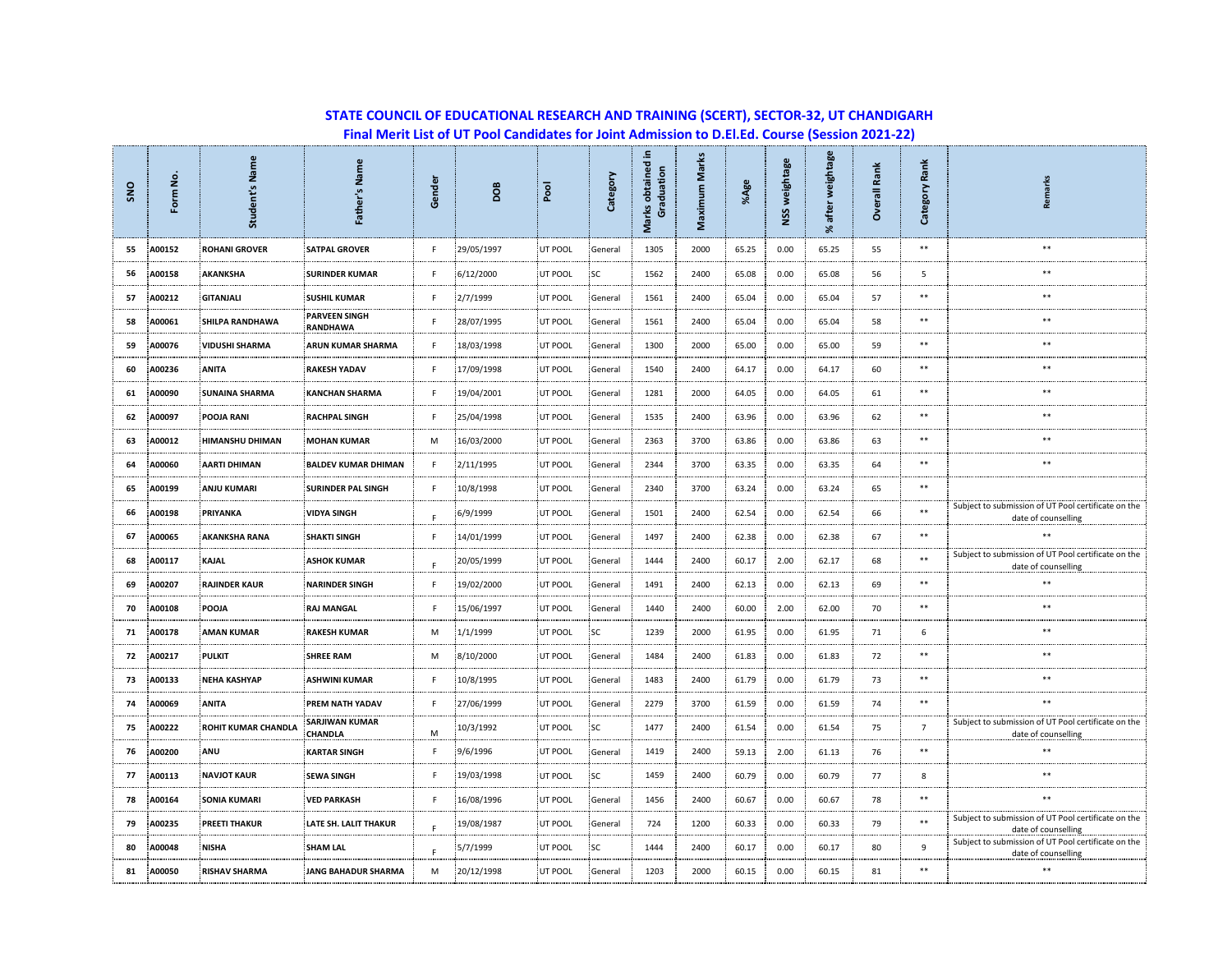| SNO | Form No | Name<br>Student's      | Father's Name            | Gender | <b>BOO</b> | pool    | Category  | 르.<br>Marks obtained<br>Graduation | Marks<br>Maximum | %Age  | NSS weightage | weightage<br>after<br>$\approx$ | Ě<br>æ<br>$\overline{\overline{e}}$<br>ő | Rank<br>Category | Remarks                                                                    |
|-----|---------|------------------------|--------------------------|--------|------------|---------|-----------|------------------------------------|------------------|-------|---------------|---------------------------------|------------------------------------------|------------------|----------------------------------------------------------------------------|
| 82  | A00093  | TEENA                  | <b>BHUSHAN KUMAR</b>     | F      | 30/08/2000 | UT POOL | General   | 1441                               | 2400             | 60.04 | 0.00          | 60.04                           | 82                                       | $\ast\ast$       | $\ast\ast$                                                                 |
| 83  | A00072  | <b>GAGAN SHARMA</b>    | PARVEEN KUMAR SHARMA     | M      | 2/12/1998  | UT POOL | General   | 1441                               | 2400             | 60.04 | 0.00          | 60.04                           | 83                                       | **               | **                                                                         |
| 84  | A00230  | <b>MUSKAN SINGH</b>    | <b>MANOJ SINGH</b>       | F      | 6/10/2000  | UT POOL | General   | 1440                               | 2400             | 60.00 | 0.00          | 60.00                           | 84                                       | **               | **                                                                         |
| 85  | A00075  | <b>TAMANA</b>          | <b>PREM CHAND</b>        | F      | 4/2/2001   | UT POOL | General   | 1440                               | 2400             | 60.00 | 0.00          | 60.00                           | 85                                       | **               | $\ast\ast$                                                                 |
| 86  | A00046  | <b>MANSI RANA</b>      | <b>SANDEEP RANA</b>      | F      | 17/04/2001 | UT POOL | General   | 1415                               | 2400             | 58.96 | 0.00          | 58.96                           | 86                                       | **               | **                                                                         |
| 87  | A00011  | <b>GAGANPREET KAUR</b> | <b>CHARANJIT SINGH</b>   | F      | 22/11/1997 | UT POOL | General   | 1404                               | 2400             | 58.50 | 0.00          | 58.50                           | 87                                       | **               | **                                                                         |
| 88  | A00175  | <b>SAMANT CHAUDHRY</b> | <b>ANIL CHAUDHRY</b>     | M      | 5/3/1996   | UT POOL | SC        | 1325                               | 2400             | 55.21 | 3.00          | 58.21                           | 88                                       | 10               | **                                                                         |
| 89  | A00052  | <b>KANIKA RANA</b>     | <b>RAJESH RANA</b>       | F      | 3/1/2000   | UT POOL | General   | 1161                               | 2000             | 58.05 | 0.00          | 58.05                           | 89                                       | **               | **                                                                         |
| 90  | A00067  | <b>HARMEET KAUR</b>    | <b>HUKAM CHAND</b>       | F      | 20/05/1997 | UT POOL | <b>SC</b> | 1741                               | 3000             | 58.03 | 0.00          | 58.03                           | 90                                       | 11               | **                                                                         |
| 91  | A00009  | <b>DIKSHA GARG</b>     | <b>LALIT GARG</b>        | F      | 11/5/1999  | UT POOL | General   | 1160                               | 2000             | 58.00 | 0.00          | 58.00                           | 91                                       | $***$            | **                                                                         |
| 92  | A00025  | MANISHA                | <b>SURINDER KUMAR</b>    | F      | 18/09/1995 | UT POOL | SC        | 1374                               | 2400             | 57.25 | 0.00          | 57.25                           | 92                                       | 12               | $**$                                                                       |
| 93  | A00081  | <b>ROHIT SHARMA</b>    | <b>JAGAN NATH PARSAD</b> | M      | 7/3/1998   | UT POOL | General   | 1374                               | 2400             | 57.25 | 0.00          | 57.25                           | 93                                       | $\ast\ast$       | $\ast\ast$                                                                 |
| 94  | A00141  | <b>AANCHAL</b>         | <b>SARWAN SINGH</b>      | F.     | 16/09/1999 | UT POOL | General   | 1373                               | 2400             | 57.21 | 0.00          | 57.21                           | 94                                       | $\ast\ast$       | $\ast\ast$                                                                 |
| 95  | A00096  | <b>JAGRITI JOSHI</b>   | <b>NARINDER JOSHI</b>    | F      | 3/10/1995  | UT POOL | General   | 1136                               | 2000             | 56.80 | 0.00          | 56.80                           | 95                                       | **               | $\ast\ast$                                                                 |
| 96  | A00079  | <b>BABLU</b>           | <b>PATIRAM</b>           | М      | 6/1/2000   | UT POOL | General   | 1305                               | 2400             | 54.38 | 2.00          | 56.38                           | 96                                       | **               | $\ast\ast$                                                                 |
| 97  | A00016  | SNEH                   | PREM NATH MISHRA         | F      | 29/04/2000 | UT POOL | General   | 1125                               | 2000             | 56.25 | 0.00          | 56.25                           | 97                                       | **               | **                                                                         |
| 98  | A00168  | <b>SHIVANI RANA</b>    | <b>RAJIV RANA</b>        | F      | 29/04/1998 | UT POOL | General   | 2051                               | 3700             | 55.43 | 0.00          | 55.43                           | 98                                       | **               | Subject to submission of UT Pool certificate on the<br>date of counselling |
| 99  | A00129  | <b>KIRANPREET KAUR</b> | <b>KULWINDER SINGH</b>   | F      | 8/3/2000   | UT POOL | SC        | 1318                               | 2400             | 54.92 | 0.00          | 54.92                           | 99                                       | 13               | Subject to submission of UT Pool certificate on the<br>date of counselling |
| 100 | A00138  | SIMRAN                 | <b>KULDEEP KUMAR</b>     | F.     | 18/06/1998 | UT POOL | General   | 1312                               | 2400             | 54.67 | 0.00          | 54.67                           | 100                                      | **               | Subject to submission of UT Pool certificate on the<br>date of counselling |
| 101 | A00170  | <b>KASHISH CHAUHAN</b> | <b>RAKESH CHAUHAN</b>    | M      | 23/01/1998 | UT POOL | SC        | 1286                               | 2400             | 53.58 | 0.00          | 53.58                           | 101                                      | 14               | **                                                                         |
| 102 | A00056  | <b>ASHA RANI</b>       | <b>RAM DAS</b>           | F.     | 26/02/1995 | UT POOL | General   | 1978                               | 3700             | 53.46 | 0.00          | 53.46                           | 102                                      | **               | Subject to submission of UT Pool certificate on the<br>date of counselling |
| 103 | A00233  | <b>GURIYA BHARTI</b>   | <b>RAM SUGHAR</b>        | F      | 20/08/1997 | UT POOL | General   | 1254                               | 2400             | 52.25 | 0.00          | 52.25                           | 103                                      | **               | **                                                                         |
| 104 | A00007  | <b>KETAN SHARMA</b>    | <b>KANCHAN SHARMA</b>    | М      | 21/07/1998 | UT POOL | General   | 1224                               | 2400             | 51.00 | 0.00          | 51.00                           | 104                                      | **               | Subject to submission of UT Pool certificate on the                        |
| 105 | A00033  | <b>NISHA</b>           | <b>ROSHAN LAL</b>        | F      | 9/6/1998   | UT POOL | General   | 1220                               | 2400             | 50.83 | 0.00          | 50.83                           | 105                                      | **               | **                                                                         |
| 106 | A00036  | <b>GAGANDEEP KAUR</b>  | <b>HARDAYAL SINGH</b>    | F      | 18/03/1993 | UT POOL | General   | 1217                               | 2400             | 50.71 | 0.00          | 50.71                           | 106                                      | **               | **                                                                         |
| 107 | A00136  | <b>SIMRAN KAUR</b>     | JASWINDER SINGH          | F      | 12/10/1996 | UT POOL | SC        | 1206                               | 2400             | 50.25 | 0.00          | 50.25                           | 107                                      | 15               | $**$                                                                       |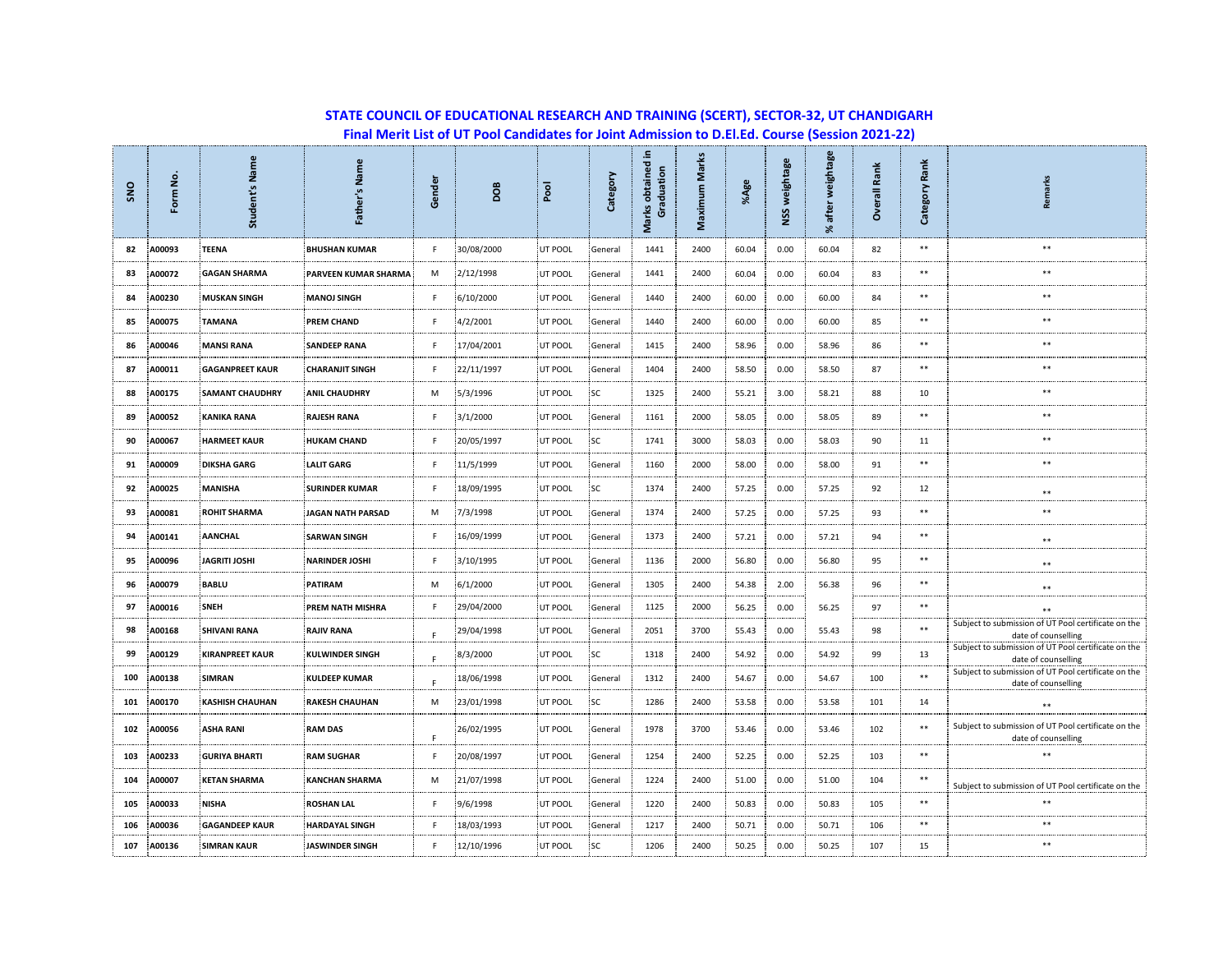## **STATE COUNCIL OF EDUCATIONAL RESEARCH AND TRAINING (SCERT), SECTOR-32, UT CHANDIGARH Final Merit List of Non-UT Pool Candidates for Joint Admission to D.El.Ed. Course (Session 2021-22)**

| Sr. NO         | ġ<br>Form | Student's Name        | Father's Name            | Gender | <b>BOO</b> | pool               | Reservation    | 르.<br>Marks obtained<br>Graduation | Maximum Marks | %Age  | Nss  | weightage<br>after<br>৯ং | overall Rank   | Category Rank  | Remarks |
|----------------|-----------|-----------------------|--------------------------|--------|------------|--------------------|----------------|------------------------------------|---------------|-------|------|--------------------------|----------------|----------------|---------|
| 1              | A00193    | <b>DALI SINGH</b>     | <b>BHUPINDER PAUL</b>    | F.     | 15/03/1999 | <b>NON-UT POOL</b> | General        | 3961                               | 4940          | 80.18 | 0.00 | 80.18                    | 1              | $***$          | $**$    |
| $\overline{2}$ | A00083    | <b>AMISHA</b>         | PURUSHOTAM DASS          | F.     | 31/08/2000 | NON-UT POOL        | General        | <b>CGPA</b>                        | 8.054         | 76.51 | 0.00 | 76.51                    | $\overline{2}$ | $***$          | $***$   |
| 3              | A00182    | <b>RAHUL</b>          | <b>CHOB SINGH</b>        | м      | 6/3/1997   | <b>NON-UT POOL</b> | <b>DEFENCE</b> | <b>CGPA</b>                        | 8.05          | 76.47 | 0.00 | 76.47                    | 3              | 1              | $***$   |
| 4              | A00173    | <b>SAPNA SHARMA</b>   | <b>DHANIRAM SHARMA</b>   | F      | 3/9/1994   | <b>NON-UT POOL</b> | General        | 4634                               | 6100          | 75.97 | 0.00 | 75.97                    | 4              | $***$          | $***$   |
| 5              | A00176    | <b>HARISHA SHARMA</b> | <b>PRAKASH SHARMA</b>    | F.     | 3/9/1995   | NON-UT POOL        | General        | 4732                               | 6450          | 73.36 | 0.00 | 73.36                    | 5              | $***$          | **      |
| 6              | A00101    | <b>JASPREET KAUR</b>  | <b>RAJINDER SINGH</b>    | F.     | 5/5/1998   | <b>NON-UT POOL</b> | General        | <b>CGPA</b>                        | 7.24          | 72.04 | 0.00 | 72.04                    | 6              | $***$          | $***$   |
| $\overline{7}$ | A00209    | <b>ABHA CHAUHAN</b>   | <b>SHARVAN CHAUHAN</b>   | F      | 2/6/1984   | <b>NON-UT POOL</b> | General        | 5432                               | 7700          | 70.55 | 0.00 | 70.55                    | $\overline{7}$ | $**$           | $**$    |
| 8              | A00183    | <b>GURJEET KAUR</b>   | <b>KARTAR SINGH</b>      | F.     | 13/06/1994 | NON-UT POOL        | General        | 1408                               | 2000          | 70.40 | 0.00 | 70.40                    | 8              | $***$          | $**$    |
| 9              | A00204    | <b>SAKSHI KAUL</b>    | <b>ANIL KAUL</b>         | F.     | 25/01/1997 | <b>NON-UT POOL</b> | General        | <b>CGPA</b>                        | 7.38          | 70.11 | 0.00 | 70.11                    | 9              | $***$          | $***$   |
| 10             | A00234    | <b>PRAKHAR RAWAT</b>  | <b>RANJEET RAWAT</b>     | м      | 17/09/2000 | <b>NON-UT POOL</b> | General        | <b>CGPA</b>                        | 7.01          | 66.59 | 2.00 | 68.59                    | 10             | $**$           | $**$    |
| 11             | A00210    | <b>AMNEET KAUR</b>    | <b>PALWINDER SINGH</b>   | F      | 17/03/2000 | NON-UT POOL        | <b>SC</b>      | 2023                               | 3000          | 67.43 | 0.00 | 67.43                    | 11             | 1              | $***$   |
| 12             | A00192    | <b>USHA RANI</b>      | JAI SINGH                | F.     | 8/10/1995  | <b>NON-UT POOL</b> | General        | 2640                               | 3950          | 66.84 | 0.00 | 66.84                    | 12             | $***$          | **      |
| 13             | A00205    | <b>RAJJU KAUR</b>     | <b>PAL SINGH</b>         | F.     | 14/02/1993 | <b>NON-UT POOL</b> | SC             | 1557                               | 2400          | 64.88 | 0.00 | 64.88                    | 13             | $\overline{2}$ | $***$   |
| 14             | A00215    | DEEKSHA               | <b>PUNEET KUMAR</b>      | F.     | 4/9/1999   | <b>NON-UT POOL</b> | General        | 1508                               | 2400          | 62.83 | 2.00 | 64.83                    | 14             | $***$          | $**$    |
| 15             | A00181    | <b>NEHA GUPTA</b>     | <b>AMAR BHADUR GUPTA</b> | F      | 10/11/2000 | <b>NON-UT POOL</b> | General        | 1530                               | 2400          | 63.75 | 0.00 | 63.75                    | 15             | $**$           | $**$    |
| 16             | A00208    | <b>ASTIIA</b>         | <b>RAJ KUMAR</b>         | F.     | 5/12/2000  | <b>NON-UT POOL</b> | General        | <b>CGPA</b>                        | 6.662         | 63.28 | 0.00 | 63.28                    | 16             | $***$          | $**$    |
| 17             | A00201    | <b>AARZOO</b>         | <b>BALBEER KUMAR</b>     | F.     | 15/09/1997 | <b>NON-UT POOL</b> | General        | 1497                               | 2400          | 62.38 | 0.00 | 62.38                    | 17             | $***$          | $**$    |
| 18             | A00116    | <b>SURBHI SINGAL</b>  | <b>RANJEET SINGAL</b>    | F      | 27/11/1998 | <b>NON-UT POOL</b> | General        | 2238                               | 3700          | 60.49 | 0.00 | 60.49                    | 18             | $***$          | $***$   |
| 19             | A00225    | <b>RUBY</b>           | <b>PRAMOD RAZAG</b>      | F      | 19/03/1997 | <b>NON-UT POOL</b> | <b>SC</b>      | 1442                               | 2400          | 60.08 | 0.00 | 60.08                    | 19             | 3              | **      |
| 20             | A00190    | <b>POOJA DEVI</b>     | <b>MAMCHAND</b>          | F.     | 26/09/2000 | NON-UT POOL        | General        | 1438                               | 2400          | 59.92 | 0.00 | 59.92                    | 20             | $***$          | $***$   |
| 21             | A00100    | <b>SAPNA PRAJESH</b>  | <b>SUSHIL KUMAR</b>      | F      | 8/7/2000   | <b>NON-UT POOL</b> | General        | 597                                | 1000          | 59.70 | 0.00 | 59.70                    | 21             | $***$          | $**$    |
| 22             | A00066    | <b>RIYA SHARMA</b>    | <b>SATYA NARAYAN</b>     | F      | 21/10/1994 | NON-UT POOL        | General        | 1066                               | 1800          | 59.22 | 0.00 | 59.22                    | 22             | $***$          | $* *$   |
| 23             | A00054    | <b>ASHNA GOYAL</b>    | PANKAJ GOYAL             | F.     | 12/3/2000  | <b>NON-UT POOL</b> | General        | 1404                               | 2400          | 58.50 | 0.00 | 58.50                    | 23             | $**$           | $**$    |
| 24             | A00015    | <b>GURJEET KAUR</b>   | <b>BALKAR SINGH</b>      | F      | 10/4/1996  | <b>NON-UT POOL</b> | <b>SC</b>      | 1344                               | 2400          | 56.00 | 2.00 | 58.00                    | 24             | $\overline{a}$ | $**$    |
| 25             | A00119    | <b>MONIKA</b>         | <b>PARTAP SINGH</b>      | F      | 9/7/1997   | NON-UT POOL        | SC             | <b>CGPA</b>                        | 5.67          | 56.70 | 0.00 | 56.70                    | 25             | 5              | $**$    |
| 26             | A00172    | <b>SUNITA KUMARI</b>  | <b>NARAD PRASAD</b>      | F      | 15/06/1991 | <b>NON-UT POOL</b> | <b>SC</b>      | 1416                               | 2500          | 56.64 | 0.00 | 56.64                    | 26             | 6              | **      |
| 27             | A00105    | <b>KAMINI MEHTA</b>   | <b>BIPAN KUMAR</b>       | F.     | 18/12/1997 | <b>NON-UT POOL</b> | General        | <b>CGPA</b>                        | 5.64          | 56.40 | 0.00 | 56.40                    | 27             | $***$          | $**$    |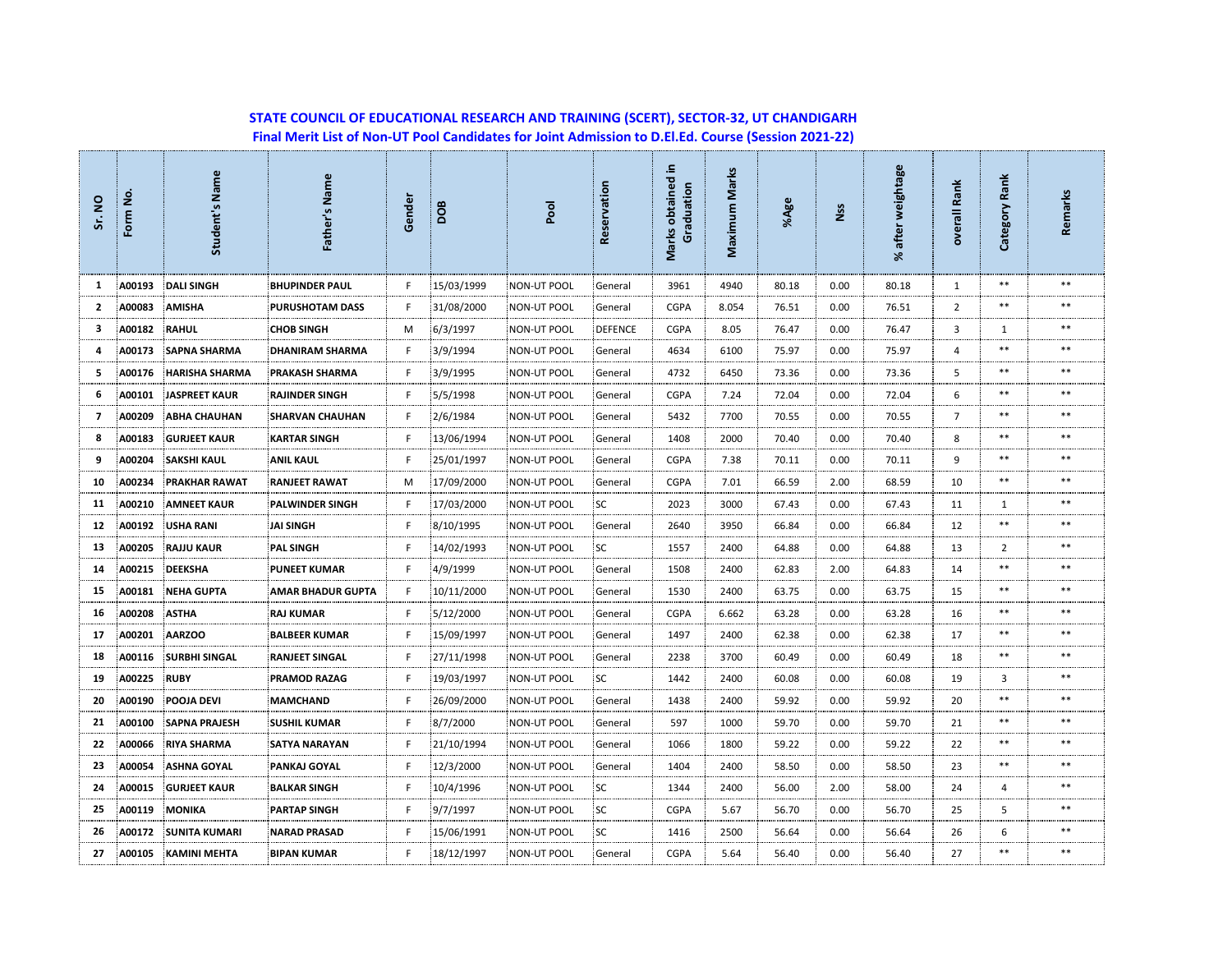## **STATE COUNCIL OF EDUCATIONAL RESEARCH AND TRAINING (SCERT), SECTOR-32, UT CHANDIGARH Final Merit List of Non-UT Pool Candidates for Joint Admission to D.El.Ed. Course (Session 2021-22)**

| $\overline{2}$<br>Šί. | $\overline{5}$<br>Form | Student's Name               | Name<br>Father'        | Gender | BOO        | Pool               | Reservation | obtained in<br>Graduation<br>Marks | Marks<br>Maximum | %Age  | Nss  | weightage<br>% after | Rank<br>overall | Rank<br>Category | Remarks |
|-----------------------|------------------------|------------------------------|------------------------|--------|------------|--------------------|-------------|------------------------------------|------------------|-------|------|----------------------|-----------------|------------------|---------|
| 28                    | A00062                 | <b>MAJOR SINGH</b>           | <b>KHANDA SINGH</b>    | M      | 14/08/1996 | <b>NON-UT POOL</b> | <b>SC</b>   | CGPA                               | 5.59             | 55.90 | 0.00 | 55.90                | 28              | $\overline{7}$   | $***$   |
| 29                    | A00008                 | <b>NAVNEET KAUR</b>          | <b>BALWINDER SINGH</b> | F      | 8/8/1999   | <b>NON-UT POOL</b> | General     | 1324                               | 2400             | 55.17 | 0.00 | 55.17                | 29              | $***$            | $***$   |
| 30                    | A00038                 | <b>ANKIT KUMAR</b>           | <b>MUKESH KUMAR</b>    | M      | 5/2/1997   | <b>NON-UT POOL</b> | <b>SC</b>   | 1313                               | 2400             | 54.71 | 0.00 | 54.71                | 30              | 8                | $***$   |
| 31                    | A00169                 | PANKAJ                       | <b>KAMLESH KUMAR</b>   | М      | 10/1/1995  | NON-UT POOL        | :ST         | 1604                               | 3000             | 53.47 | 0.00 | 53.47                | 31              | 1                | **      |
| 32                    | A00080                 | LAXMI NARIAN<br><b>GUPTA</b> | <b>MADHO RAM GUPTA</b> | М      | 19/03/1955 | NON-UT POOL        | General     | 679                                | 1300             | 52.23 | 0.00 | 52.23                | 32              | $***$            | $***$   |
| 33                    | A00043                 | <b>ALISHA RANA</b>           | <b>RAGHUBIR SINGH</b>  | F      | 30/04/1998 | <b>NON-UT POOL</b> | General     | 1244                               | 2400             | 51.83 | 0.00 | 51.83                | 33              | $***$            | $***$   |
| 34                    | A00166                 | <b>JYOTI</b>                 | TEJ BAHADUR YADAV      | F.     | 28/09/1996 | <b>NON-UT POOL</b> | General     | 1233                               | 2400             | 51.38 | 0.00 | 51.38                | 34              | $***$            | $***$   |
| 35                    | A00179                 | SHALU                        | YUDHISHDTHIR CHAND     | F.     | 27/05/1985 | <b>NON-UT POOL</b> | General     | 507                                | 1000             | 50.70 | 0.00 | 50.70                | 35              | $***$            | $***$   |
| 36                    | A00211                 | <b>KIRAN MASHAL</b>          | <b>GURDEEP MASHAL</b>  | F.     | 18/04/1996 | NON-UT POOL        | <b>SC</b>   | 909                                | 1800             | 50.50 | 0.00 | 50.50                | 36              | 9                | $***$   |
| 37                    | A00088                 | <b>GEETA</b>                 | <b>MADHU RAUNIAR</b>   | F      | 10/5/1992  | <b>NON-UT POOL</b> | General     | 901                                | 1800             | 50.06 | 0.00 | 50.06                | 37              | $***$            | $***$   |
| 38                    | A00231                 | <b>AMANPREET KAUR</b>        | <b>BALWINDER SINGH</b> | F      | 1/8/1993   | <b>NON-UT POOL</b> | General     | 1201                               | 2400             | 50.04 | 0.00 | 50.04                | 38              | $***$            | $***$   |
| 39                    | A00032                 | <b>ANUJ KUMAR</b>            | <b>SOM PARKASH</b>     | М      | 5/4/1996   | <b>NON-UT POOL</b> | <b>SC</b>   | 1171                               | 2400             | 48.79 | 0.00 | 48.79                | 39              | 10               | $***$   |
| 40                    | A00157                 | <b>MANNU DEVI</b>            | <b>SHER BAHADUR</b>    |        | 20/09/1992 | <b>NON-UT POOL</b> | <b>SC</b>   | 1137                               | 2400             | 47.38 | 0.00 | 47.38                | 40              | 11               | $***$   |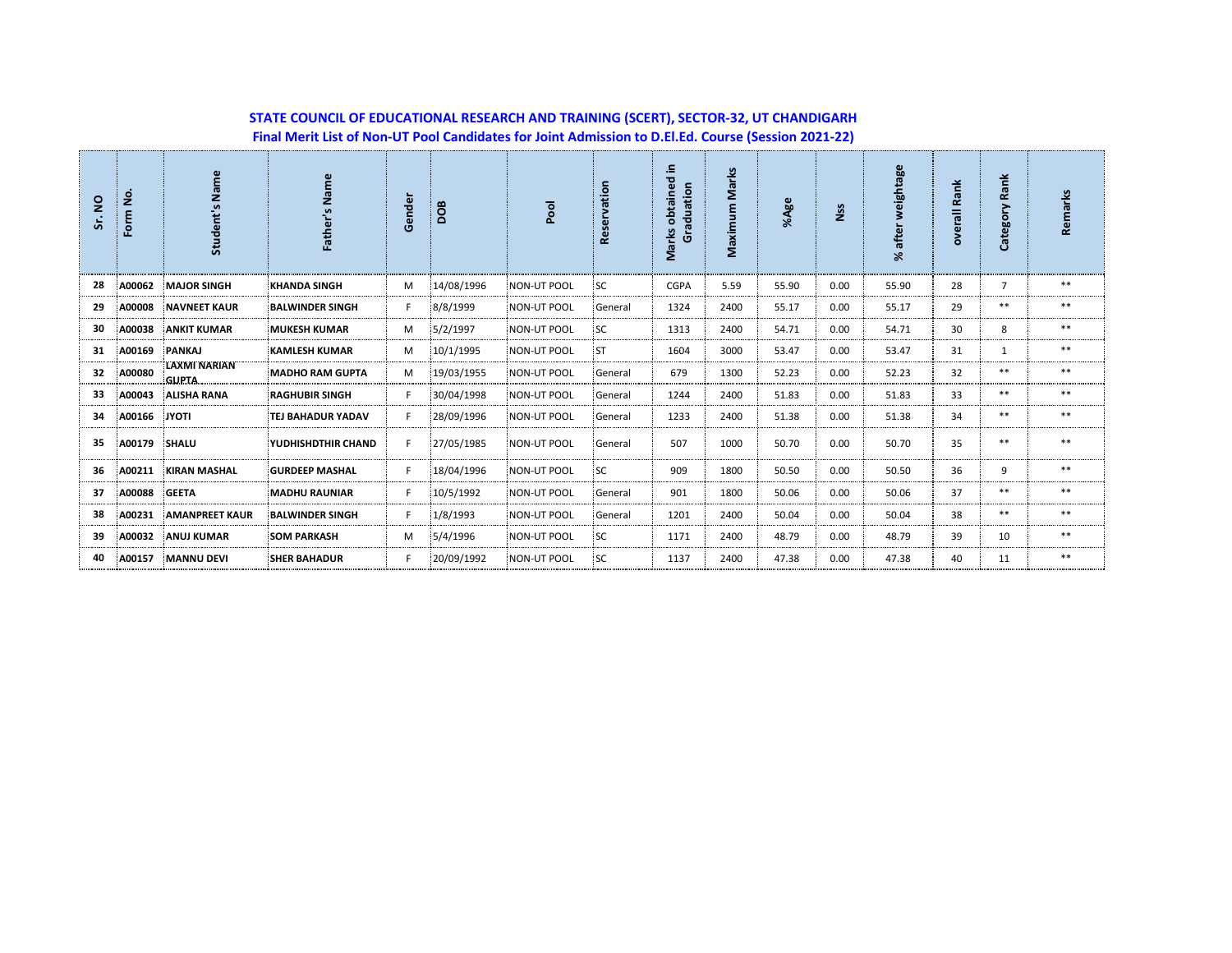**List of Rejected Candidates in UT Pool for Joint Admission to D.El.Ed. Course (Session 2021-22)**

|   |               |                        |                       | 80         |    |         |         | Σ     | Maxir   | %<br>Marks <sup>'</sup> | eightag<br>SSN | eightage<br>after<br>৯ৎ |                                                                                                                                                            |
|---|---------------|------------------------|-----------------------|------------|----|---------|---------|-------|---------|-------------------------|----------------|-------------------------|------------------------------------------------------------------------------------------------------------------------------------------------------------|
|   |               | A00013 AANCHAL PARMAR  | <b>SUBHASH PARMAR</b> | 28/05/1998 | F. | UT POOL | General | 1154  | 2400.00 | 48.08                   | 0.00           | 48.08                   | Rejected due to less than 50%                                                                                                                              |
| 2 |               | A00021 MANSI NAITHANI  | <b>ANIL NAITHANI</b>  | 5/11/2000  | F. | UT POOL | General | $***$ | $**$    | $**$                    | $**$           | $***$                   | Rejected due to non-submission of result                                                                                                                   |
| 3 | A00074 SONIKA |                        | <b>JOGINDER</b>       | 6/8/1999   | F  | UT POOL | General | $***$ | $**$    | $**$                    | $**$           | $***$                   | Rejected due to non-submission of result                                                                                                                   |
|   |               | A00094 SONI GUPTA      | <b>SURESH KUMAR</b>   | 14/12/1996 | F  | UT POOL | General | $***$ | $**$    | $**$                    | $**$           | $***$                   | Rejected due to non submission of Result                                                                                                                   |
| 5 |               | A00057 SAMARPREET KAUR | <b>KIRPAL SINGH</b>   | 3/8/1998   |    | UT POOL | General | 1175  | 2400    | 49                      | 0              | 48.86                   | • Category Certificate issued by Chandigarh<br>Administration not attached<br>. Subject to submission of UT Pool certificate on<br>the date of counselling |